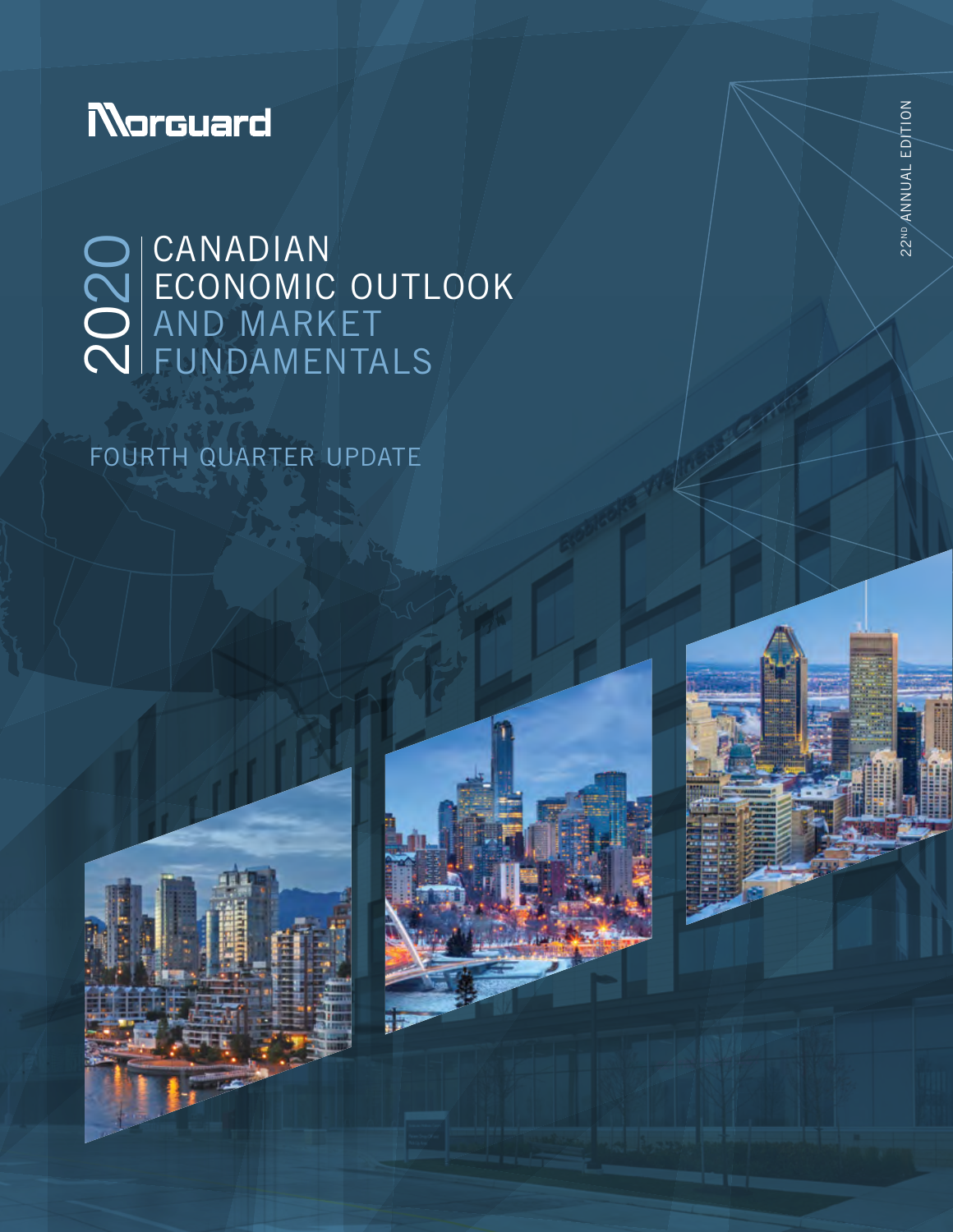Copyright © 2021 by Morguard Investments Limited. All rights reserved.

Any request for reproduction of this Research Report should be directed to:

**Keith Reading** Director of Research 905-281-5345 kreading@morguard.com

#### FORWARD-LOOKING STATEMENTS DISCLAIMER

Statements contained herein that are not based on historical or current fact, including without limitation statements containing the words "anticipates," "believes," "may," "continue," "estimate," "expects" and "will" and words of similar expression, constitute "forward-looking statements." Such forward-looking statements involve known and unknown risks, uncertainties and other factors that may cause the actual results, events or developments to be materially different from any future results, events or developments expressed or implied by such forward-looking statements. Such factors include, among others, the following: general economic and business conditions, both nationally and regionally; changes in business strategy; financing risk; existing governmental regulations and changes in, or the failure to comply with, governmental regulations; liability and other claims asserted; and other factors. Given these uncertainties, readers are cautioned not to place undue reliance on such forward-looking statements. The Publisher does not assume the obligation to update or revise any forward-looking statements.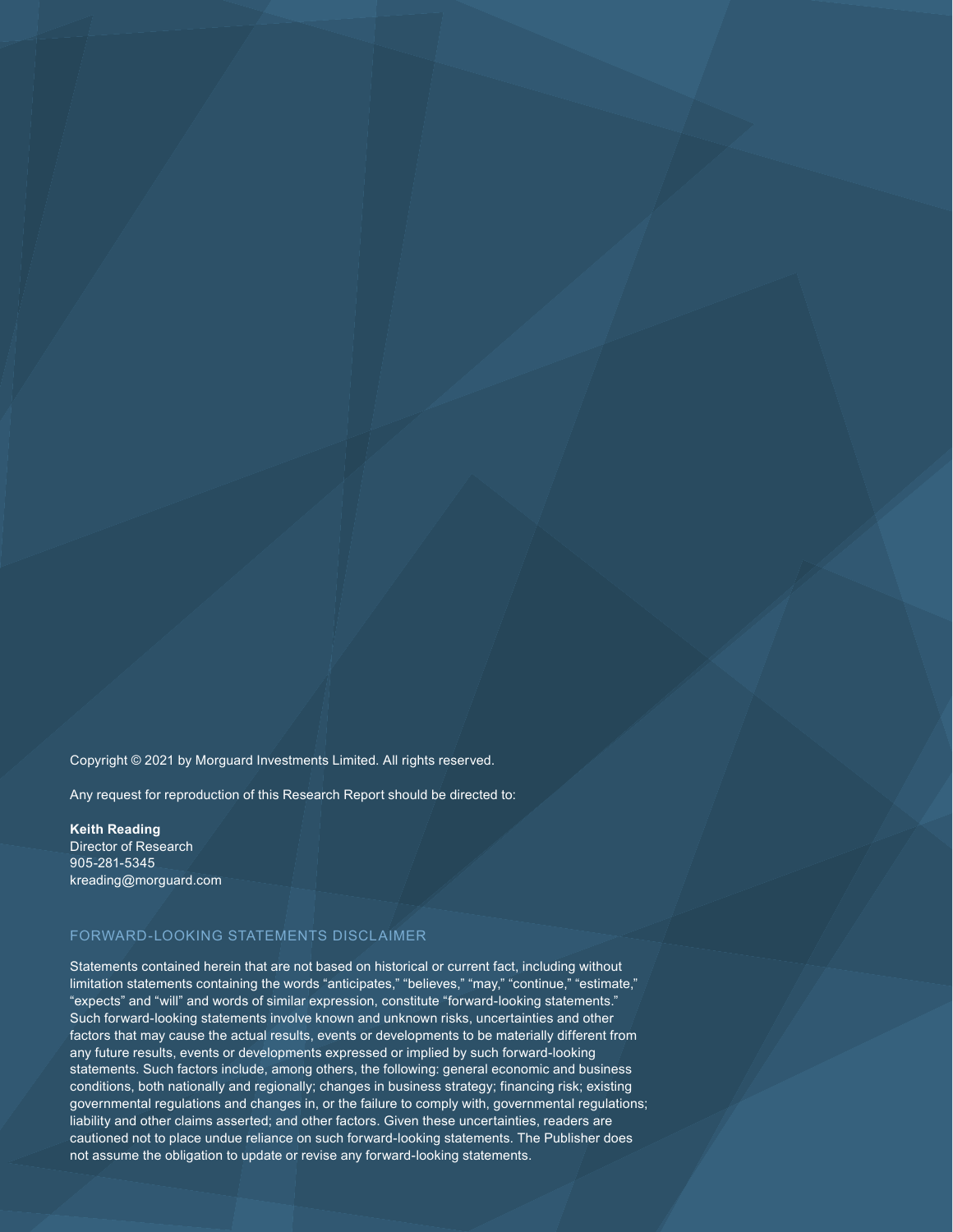# CANADIAN ECONOMIC OUTLOOK AND MARKET O CANADIAN<br>20 ECONOMIC OUTL<br>20 AND MARKET<br>20 FUNDAMENTALS

# FOURTH QUARTER UPDATE

### TABLE OF CONTENTS

| <b>Financial Report</b>        |   |
|--------------------------------|---|
| <b>Investment Report</b>       | 5 |
| Leasing Report                 | 6 |
| Economic Report                |   |
| Transactions                   | 8 |
| Acknowledgements / Works Cited | 9 |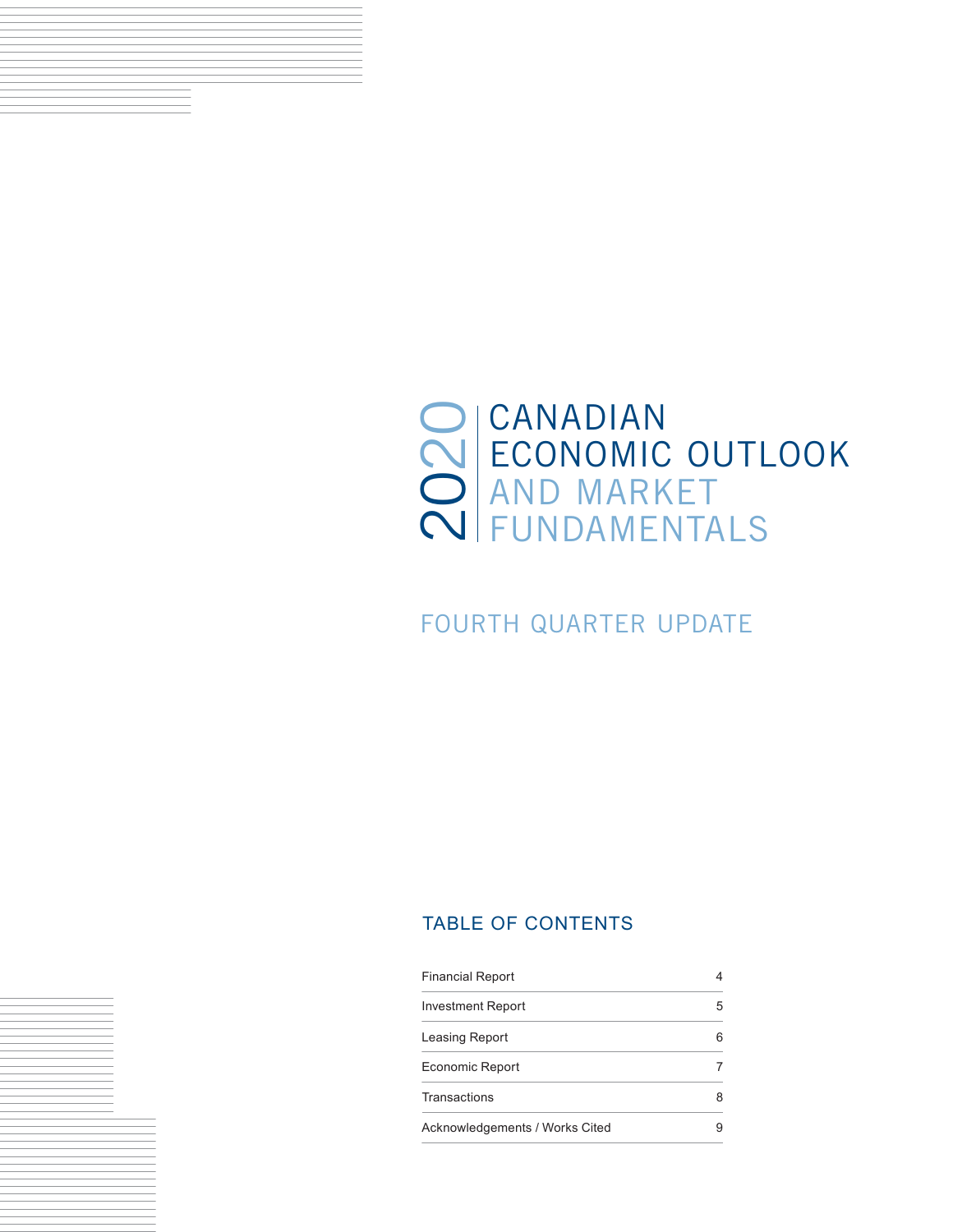## FINANCIAL REPORT









#### **BANK OF CANADA MAINTAINED ACCOMMODATIVE POLICY STANCE**

The Bank of Canada (BofC) maintained its accommodative monetary policy stance during the fourth quarter, which has been a constant since the onset of the COVID-19 pandemic. The BofC announced the maintenance of its target for the overnight rate at the effective lower bound of a quarter of a percentage point. Coincidently, the bank continued with its quantitative easing program to the tune of \$4.0 billion on a weekly basis. The bank's Governing Council restated its intention to hold the policy interest rate at the fourth-quarter level while the country's economic slack continued to weigh on inflation. Further, the bank indicated interest rates would remain low across the yield curve until inflation returns to the 2.0% target rate on a sustained basis. Previously, the BofC had implemented several programs and measures to minimize the negative impacts of the COVID-19 pandemic on Canadian businesses and consumers. The bank took steps to minimize the risk of a liquidity crisis and provide access to short-term cash. Subsequently, the foundation for economic recovery from the negative impacts of the pandemic was laid. As the fourth quarter came to an end, the bank's maintenance of its accommodative monetary policy stance was expected to remain in place over the near term.

#### **CONSUMER PRICE INFLATION REMAINED MUTED**

Canadian consumer price inflation remained muted during the fourth quarter, which represented a continuation of the near-term trend. Statistics Canada reported a 1.0% year-over-year rise in the Consumer Price Index (CPI) for November, up slightly from the 0.7% level in October. Of the spending categories tracked, prices for shelter increased most sharply at 1.9%. Excluding gasoline, the CPI rose 1.3%, up from 1.0% in the previous month. Month-over-month prices rose 0.3% on a seasonally adjusted basis. Inflation has consistently ranged below the 2.0% level over the past several months, a trajectory that is unlikely to change any time soon. Generally, consumer prices have rebounded nicely from the springtime deflationary environment. Energy and owner's replacement cost price growth were key drivers of inflation during the summer and fall of 2020. Additionally, the BofC's three core inflation measures were unchanged in November, at 1.7% year-over-year. Over the near term, supply chain disruptions were expected to drive core inflation closer to the bank's target. Moreover, government transfers were expected to boost household income and spending, resulting in moderately stronger upward consumer price pressure compared with the more muted level recorded during the fourth quarter.

#### **EQUITY MARKETS RESPONDED POSITIVELY TO VACCINE NEWS**

Global equity markets responded positively to news surrounding the distribution of COVID-19 vaccines during the fourth quarter. The MSCI All Country World Index (MSCI AWCI) composite's 12.9% return for the threemonth period accounted for much of the index's 14.8% annual advance. A similar performance pattern was recorded in most other MSCI regional indices over the past year. Fourth-quarter equity market gains were a byproduct of increased investor optimism surrounding the global economic outlook. This optimism pushed the U.S. yield curve to a high point dating back over two years. Canada's S&P/TSX Composite posted a solid 8.1% return for the fourth quarter of 2020, bringing the annual 2020 performance into the black at 2.2%. The SmallCap Index outperformed, with a 22.8% quarterly return, followed by the Completion (Mid Cap) at 12.6%. For the full year, the Information Technology Sector posted a stellar 54.6% gain while the Energy sector floundered with a negative 37.6% return. Looking ahead to next year, global equity market performance will hinge to some extent on the efficacy of the various vaccines that have been developed or were expected to be approved.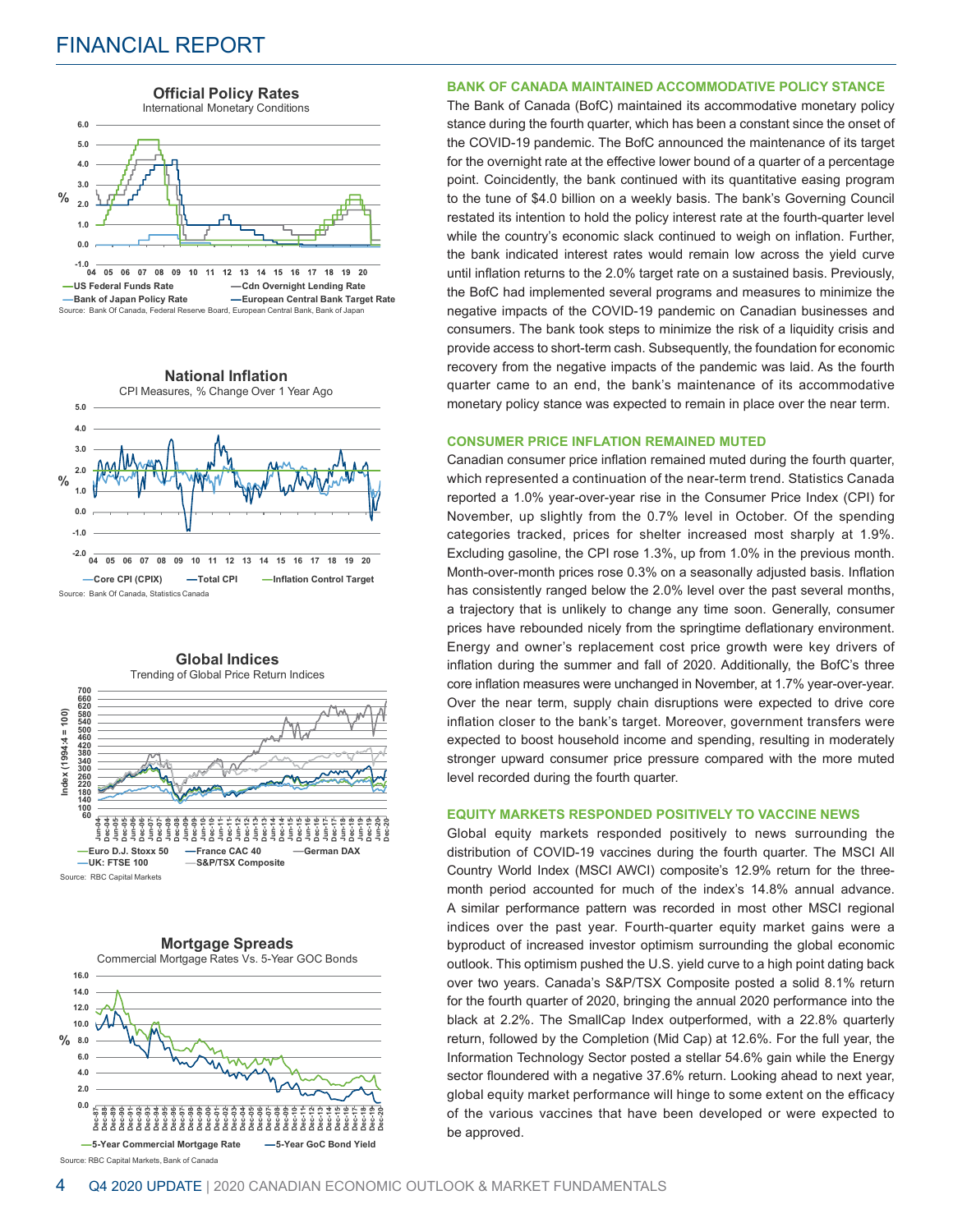### INVESTMENT REPORT

#### **INVESTORS CONTINUED TO ADAPT TO THE NEW MARKET REALITY**

Investors continued to adapt to the new Canadian commercial property investment market reality during the fourth quarter. Buyers focused on acquiring properties with stable income streams and positive performance outlooks, given an uncertain economic outlook. As a result, investors continued to acquire multi-suite residential rental and industrial properties at a near record-high pace. Conversely, office and, in particular retail, properties were sold at a relatively muted pace. As a result of this dynamic, 2020 transaction volume was expected to fall markedly short of the record annual highs of 2018 and 2019. Transaction volume was expected to range close to the \$30.0 billion mark for 2020 by the time final figures are tabulated. On average, cap rates for stabilized assets with strong income streams held close to pre-pandemic levels. Modest downward pressure has materialized for the most highly sought-after assets, particularly in the industrial and multi-suite residential rental sectors. Some investors continued to rationalize acquisitions during the fourth quarter with historically wide spreads between commercial property and long-term government bond yields. In summary, commercial property sector investors continued to adapt the new market reality of an uncertain performance outlook as a result of the unfolding of a global pandemic.

#### **HEALTHY MULTI-SUITE RESIDENTIAL RENTAL PROPERTY SALES ACTIVITY REPORTED**

A healthy level of multi-suite residential rental investment property sales was recorded during the final few months of 2020, continuing the trend of the past few years. Several significant transactions were reported over the threemonth period in Canada's largest urban markets. In the Greater Toronto Area, for example, Parkview Apartments was acquired by Q Residential for just shy of \$158.0 million and the Realstar Group acquired 165 La Rose Avenue for \$83.6 million. Centurion Apartment REIT acquired Le Art in Montreal for \$72.4 million. Investors looked to the sector as a source of stable income with a positive performance outlook. Investors have focused increasingly on acquiring properties that had outperformed during a period of elevated business and economic uncertainty. During the pandemic period, landlords have been able to collect rents from most tenants, a trend that was bolstered by government transfer payments to renter households. In most jurisdictions, rent collections hovered in the high 90.0% range. Consequently, investment performance has been stable and healthy and property values have held at the peak for the cycle. This outperformance supported healthy investment sales activity through to the end of the fourth quarter.

#### **INVESTMENT MARKET CONDITIONS TO STABILIZE OVER NEAR TERM**

Canada's commercial property investment market will stabilize over the near term, barring a significant shift in the economic and business backdrop. Heightened economic and business uncertainty will continue to impact investor sentiment. Investors will focus on acquiring stable properties with defensive attributes, which has been the case since the onset of the pandemic. Investors will continue to exhibit a preference for industrial and multi-suite residential rental properties as sources of stable and attractive returns. At the same time, purchasers will remain selective when looking to acquire office and retail properties, given less certain outlooks for both asset classes. The national asset-class acquisition dynamic will continue to unfold over the next six to 12 months. Consequently, transaction closing volume will remain below the most recent peak levels of 2017-2019. Core property values will also stabilize, holding close to pre-pandemic levels. However, downward value pressure in the retail asset class will persist. The forecast near-term value stabilization will mirror conditions in the broader commercial property investment market over the near term.

**Yield Spreads** 

Cap Rates vs. 10-Year GOC Bonds



**Relative Performance** Comparing Annualized Returns To Sept 2020



Source: © MSCI Real Estate; RBC CM; TSX Datalinx; SCM; PC Bond Analytics



**IPD Returns**

Source: © MSCI Real Estate

#### **Investment Activity** Total Investment Volume

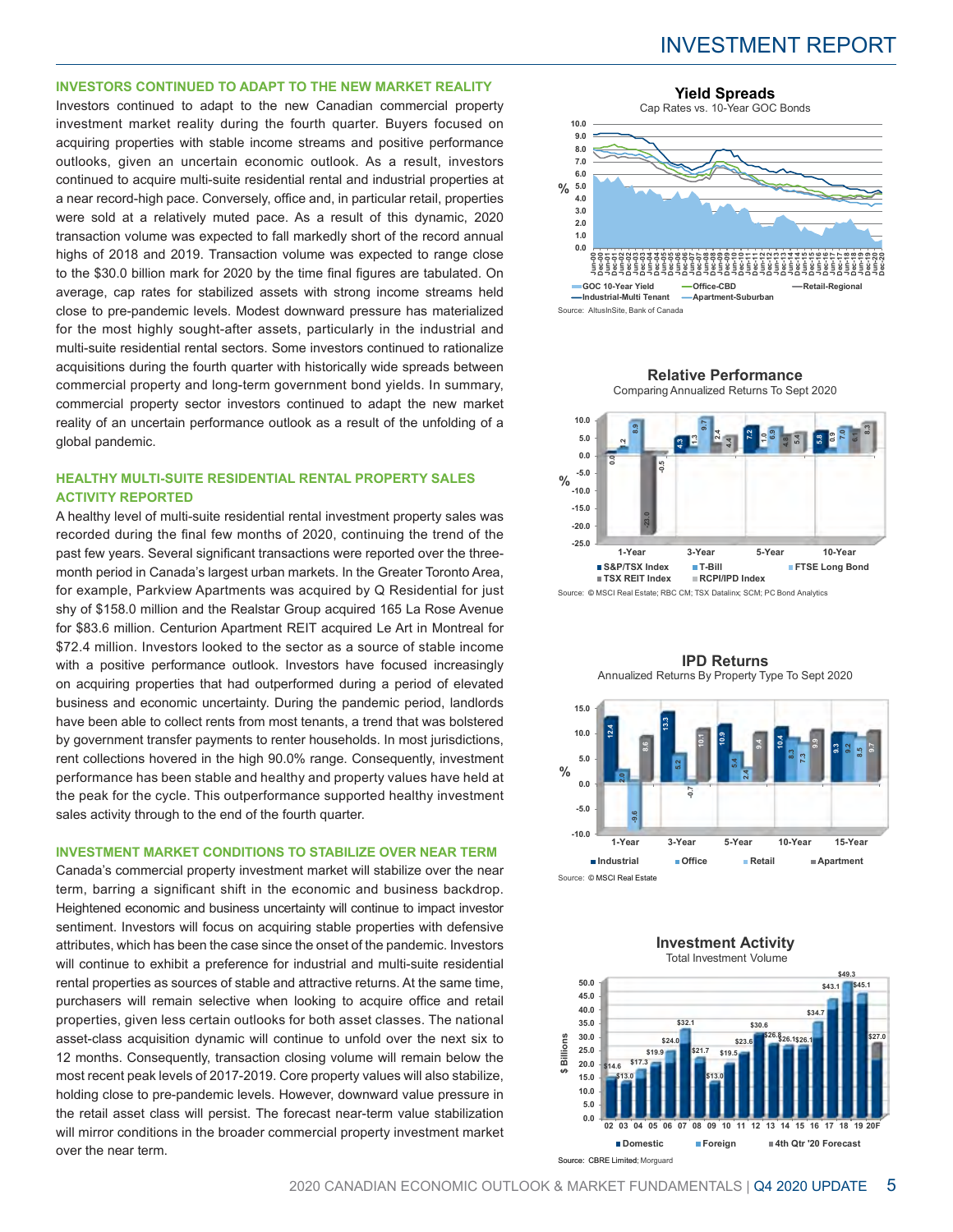# LEASING REPORT









#### **OFFICE LEASING MARKET SOFTENING PERSISTED**

The pandemic-driven softening of Canadian office leasing market fundamentals persisted during the fourth quarter. More than 5.8 million square feet of additional space was vacated across the country during the threemonth period, bringing the annual 2020 total to just short of 8.3 million square feet. Canadian businesses continued to shed excess space in order to reduce expenses during the fourth quarter, continuing the trend that began with the onset of the COVID-19 pandemic. In many cases, employees continued to work remotely, in order to comply with government directives and reduce the spread of the virus. The office leasing market softening of the fourth quarter was most prominent in the downtown submarkets of the country. According to CBRE statistics, 3.7 million square feet of space was vacated during the fourth quarter, which drove the national average downtown vacancy rate up 150 bps to 13.0%. A relatively modest 2.1 million square of space was returned to the nation's suburban submarkets over the same time period, which pushed vacancy 150 bps higher to 14.0%. Markedly weaker office space demand fundamentals reported during the fourth quarter represented a continuation of the slowdown that unfolded with the onset of the pandemic in March 2020. Subsequently, vacancy levels steadily rose and demand stalled across much of the country, resulting in downward pressure on market rents. Over the near term, office leasing fundamentals are expected to continue to soften, following an intensification of this trend in the fourth quarter of 2020.

#### **CONTINUED INDUSTRIAL MARKET RESILIENCE WAS EVIDENCED**

The continued resilience of Canada's industrial leasing market was evidenced during the final few months of 2020. Demand for warehouse, logistics and manufacturing space remained buoyant through the final three months of the year, driven in part by increased e-commerce activity. E-commerce penetration continued to increase with the lockdown measures implemented in several regions of the country to control the second-wave surge in COVID-19 infections. Large-bay space remained in relatively short supply in the country's major regional distribution hubs. The buoyancy of the national demand cycle supported near record low availability. The national availability rate rested at just 3.3% at the end of 2020, as reported by CBRE. The rate dropped 20 bps quarter-over-quarter and was 10 bps lower than the previous three-year average. Vancouver, London, Waterloo Region, Toronto, and Montreal registered availability rates markedly lower than the national average. Conversely, Edmonton and Calgary posted substantially higher averages while Winnipeg, Ottawa and Halifax rates were slightly higher but still healthy. Market rents continued to rest at benchmark-high levels for the cycle, with upward pressure on averages reported in several regions. The continued upward pressure and broader leasing market resilience forecast for Canada's industrial sector over the next few years was expected to support above-average investment performance and acquisition volume.

#### **MULTI-SUITE RESIDENTIAL RENTAL RENTS RESTED BELOW MOST RECENT PEAK**

Multi-suite residential rental sector market rents continued to range below recent benchmark levels during the fourth quarter. Averages were down significantly in most major urban centres across the country, as of November 2020 year-over-year, as reported by Rentals.ca. The most pronounced declines were recorded in downtown nodes. In Toronto, for example, the average year-over-year rent was down 9.1%. Demand and overall rental market activity plunged in the spring of 2020 with the closure of Canadian borders to non-essential travelers including foreign students and immigrants. Rental demand was expected to improve with the widespread distribution of one or more COVID-19 vaccines next year, which will push rents closer to the recent benchmark highs set in in 2019.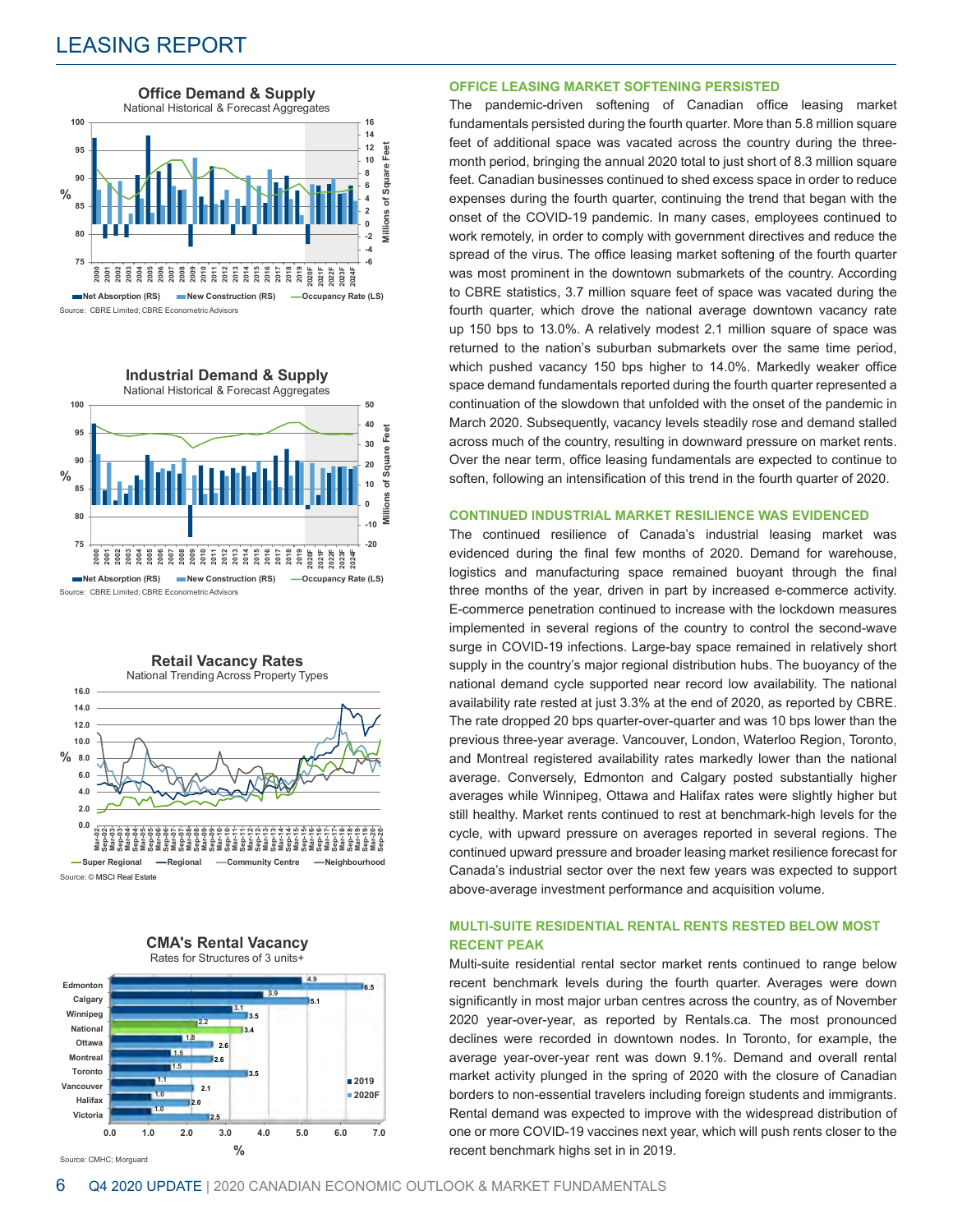### ECONOMIC REPORT

#### **ECONOMIC RECOVERY REMAINED SLOW AND UNEVEN**

Canada's slow and uneven economic recovery continued to unfold during the fourth quarter, with the second wave of the pandemic hampering progress. Statistics Canada announced a 0.4% gain in economic output for October, with a similar result forecast for November. Subsequently, economic output was expected to decline in December, given tighter lockdown measures in Alberta and Ontario. The October and November advances represented the weakest growth rates dating back to May 2020. Canada's economic recovery remained uneven during the fourth quarter, as growth slowed. Some sectors of the economy had already moved beyond their pre-pandemic output highs. Finance, insurance, and real estate output, for example, was already 2.6% higher than the February level as of October 2020. Additionally, retail was up 2.7% over the same time period. Conversely, the accommodation and food services sector output was a whopping 31.6% below the pre-pandemic level. Additionally, Mining, quarrying, and oil and gas production output was down 10.1% from the February level. During the final few weeks of 2020, COVID-19 infection rates began to surge. Consequently, several provinces enacted or were about to implement even tighter measures to control the spread of the virus. As a result, economic output was expected to underwhelm and remain uneven into 2021.

#### **LABOUR MARKET RECOVERY STALLED**

Canada's labour market recovery stalled during the fourth quarter, due primarily to the targeted measures implemented to control the second wave of the pandemic. National employment fell by 63,000, or 0.3% month-overmonth as of early December, according to Labour Force Survey data. The month-over-month decline was the first recorded since April 2020. The drop off in total employment followed advances of 84,000 and 62,000 in October and November respectively, a period during which growth began to slow. The stalling of national labour market recovery in the final few weeks of 2020 was a result of public health measures implemented to offset the recent surge in COVID-19 infections. Cultural and recreational facility closures imposed in Manitoba and much of Quebec in the early fall were extended through to the end of 2020. Additionally, restrictions on in-person dining and retail businesses remained in place in both provinces. New restrictions were imposed in several provinces in November and December. In Ontario, for example, Toronto and Peel were locked down on November 23, followed by Windsor and York on December 11. On November 24, Alberta closed entertainment and recreation facilities while Saskatchewan implemented additional business limitations at the end of November. Further restrictions were introduced in several provinces in the final few weeks of December, which were expected to negatively impact the nation's labour market recovery into 2021.

#### **BULLISH HOUSING MARKET TRENDS CARRIED THROUGH TO YEAR END**

Canada's housing market continued to exhibit largely bullish trends through the final quarter of 2020. National home sales rested at an historically high level on a seasonally adjusted basis in November, as reported by the Canadian Real Estate Association (CREA). Home sales were up 32.1% year-over-year as of November, despite a slight month-over-month decline. Coincidentally, homes listed for sale dropped to an all-time low in the same month. Canada's average home price edged 0.4% higher, month-over-month, which represented a record high. Early indications from local real estate boards were that December sales surged by between 32.0% and 65.0% year-over-year in Montreal, Ottawa, Edmonton and Toronto. In short, Canadian housing market fundamentals have been generally bullish during the fourth quarter, continuing the trend of the post-pandemic period.

**Economic Growth** 

Real GDP Growth - Historical & Forecast









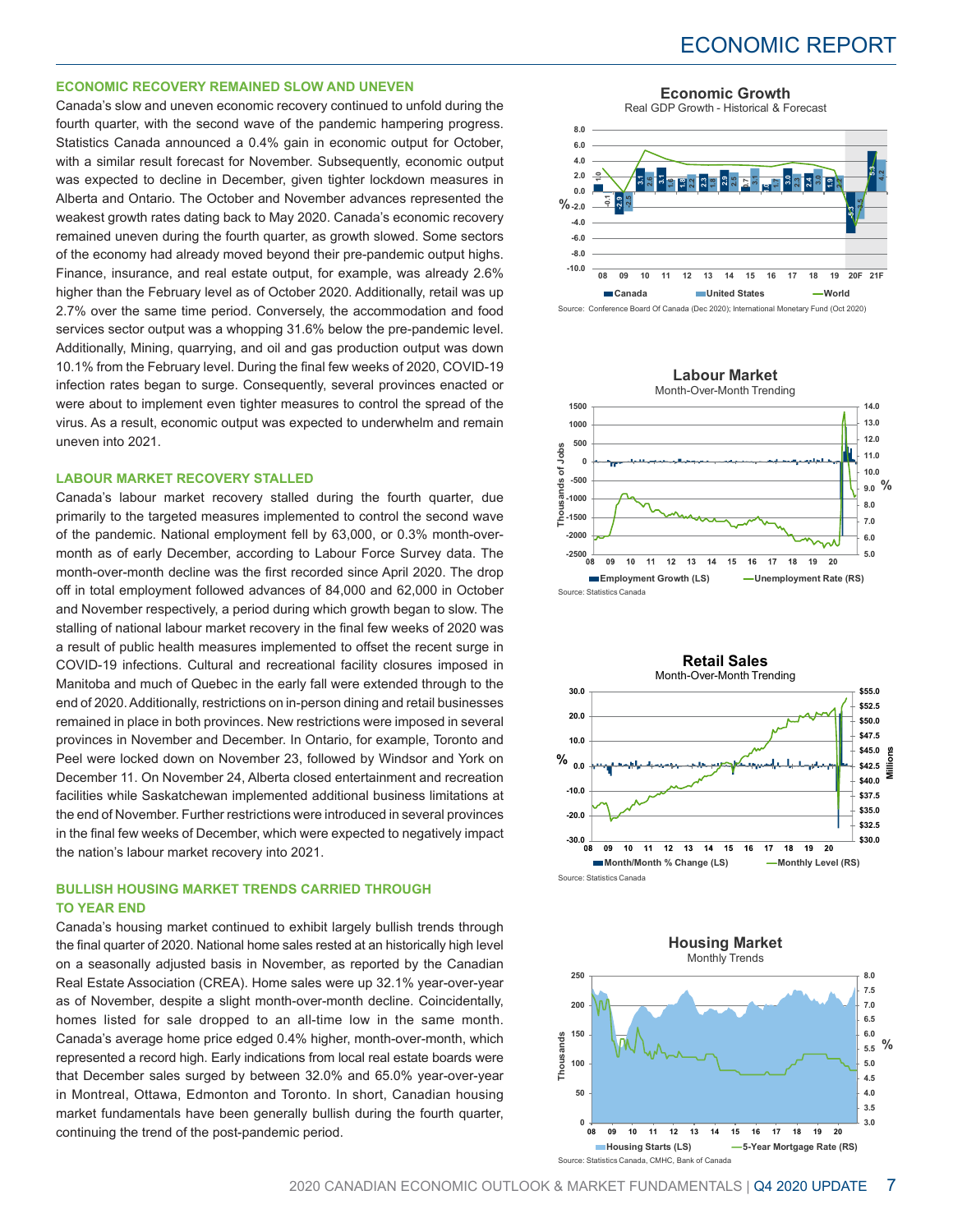# INVESTMENT MARKET TRANSACTIONS | Q4 2020

### **OFFICE**

| <b>Property</b>              | <b>Date</b> | <b>Price</b> | SF      | <b>PSF</b> | <b>Purchaser</b>          | <b>City</b> |
|------------------------------|-------------|--------------|---------|------------|---------------------------|-------------|
| First Meadowvale Ctr Phase I | $Dec-20$    | \$72.2 M     | 249.345 | \$290      | Groupe Mach               | Toronto     |
| 81 Metcalfe St (75%)         | Nov-20      | \$12.5 M     | 57.170  | \$290      | <b>Marlin Spring</b>      | Ottawa      |
| 10303 Jasper Ave             | Nov-20      | \$96.4 M     | 408.893 | \$236      | Redstone                  | Edmonton    |
| Concorde Corporate Ctr       | Nov-20      | \$114.0 M    | 567.619 | \$210      | <b>Fengate Properties</b> | Toronto     |
| Dominion Place               | Nov-20      | \$17.2 M     | 139.177 | \$126      | Telus                     | Calgary     |
| 2300 Meadowyale Blyd         | $Oct-20$    | \$75.7 M     | 242.000 | \$313      | <b>BMO Life Assurance</b> | Toronto     |

### **INDUSTRIAL**

| <b>Property</b>                | <b>Date</b>   | <b>Price</b> | <b>SF</b> | <b>PSF</b> | <b>Purchaser</b>             | <b>City</b> |
|--------------------------------|---------------|--------------|-----------|------------|------------------------------|-------------|
| 280, 300 Industrial Pkwy S     | $Dec-20$      | \$17.0 M     | 140.128   | \$121      | <b>Rathcliffe Properties</b> | Toronto     |
| 1 Steelcase Rd W               | $Nov-20$      | \$93.0 M     | 688.904   | \$135      | <b>Quadreal Group</b>        | Toronto     |
| Sunrise Portfolio              | <b>Nov-20</b> | \$34.5 M     | 325.579   | \$106      | Equitable Life               | Montreal    |
| 550 McArthur St                | <b>Nov-20</b> | \$17.3 M     | 156.514   | \$111      | Mondev                       | Montreal    |
| 1100 Gorham St                 | $Oct-20$      | \$12.0 M     | 55.084    | \$218      | Crestview                    | Toronto     |
| 123 Great Gulf Dr              | $Oct-20$      | \$47.3 M     | 244.633   | \$193      | Summit REIT                  | Toronto     |
| Groupe Montoni Portfolio (50%) | $Oct-20$      | \$88.0 M     | 1,043,178 | \$84       | Summit REIT                  | Montreal    |

### **RETAIL**

| <b>Property</b>             | <b>Date</b> | <b>Price</b> | SF      | <b>PSF</b> | <b>Purchaser</b>            | <b>City</b> |
|-----------------------------|-------------|--------------|---------|------------|-----------------------------|-------------|
| Ctre Commercial Chateauguay | $Dec-20$    | \$19.2 M     | 117.048 | \$164      | <b>MC Properties</b>        | Montreal    |
| 800 Steeles Ave W           | Dec-20      | \$43.2 M     | 136.254 | \$317      | Terracap                    | Toronto     |
| Delta Shoppers Mall*        | Nov-20      | \$34.3 M     | 74.669  | \$459      | A.L. Scott                  | Vancouver   |
| 6435-6487 Dixie Rd          | $Oct-20$    | \$24.0 M     | 129.976 | \$185      | MSR Plaza Inc.              | Toronto     |
| 2510 Hampshire Gt           | $Oct-20$    | \$14.9 M     | 38.905  | \$382      | <b>Delamere Enterprises</b> | Toronto     |
| 3964-3968 Notre Dame St W   | Oct-20      | \$11.0 M     | 77.200  | \$142      | Crombie REIT                | Montreal    |

### **MULTI-SUITE RESIDENTIAL**

| <b>Property</b>                | <b>Date</b> | <b>Price</b> | # Units | /Unit     | <b>Purchaser</b>             | <b>City</b> |
|--------------------------------|-------------|--------------|---------|-----------|------------------------------|-------------|
| Raamco International Portfolio | $Dec-20$    | \$76.2 M     | 528     | \$144.360 | Banvest Inc.                 | Montreal    |
| 500 Duplex Ave                 | $Dec-20$    | \$158.0 M    | 330     | \$478.712 | Q Residential                | Toronto     |
| Le Art                         | $Nov-20$    | \$72.4 M     | 138     | \$524.819 | Centurion Apt. REIT          | Montreal    |
| Homestead Portfolio            | Nov-20      | \$95.5 M     | 380     | \$251.316 | <b>CAPREIT</b>               | Ottawa      |
| 128 Sheridan Ave               | $Nov-20$    | \$22.4 M     | 68      | \$330,000 | Timbercreek                  | Toronto     |
| 141 Erskine Ave                | $Nov-20$    | \$64.1 M     | 161     | \$398,012 | Q Residential                | Toronto     |
| 165 La Rose Ave                | $Nov-20$    | \$83.6 M     | 211     | \$396,209 | <b>Realstar Group</b>        | Toronto     |
| 1130 Queens Ave                | $Oct-20$    | \$46.1 M     | 100     | \$461,000 | Homestead                    | Toronto     |
| Walkley Avenue GMA Portfolio   | $Oct-20$    | \$30.8 M     | 161     | \$190.994 | Timbercreek                  | Montreal    |
| 78-88 Dollard des-Ormeaux St   | $Oct-20$    | \$63.0 M     | 180     | \$350,000 | Manulife Financial           | Hull        |
| 301 Dixon Rd                   | $Oct-20$    | \$78.5 M     | 225     | \$348,887 | <b>Starlight Investments</b> | Toronto     |

\* share sale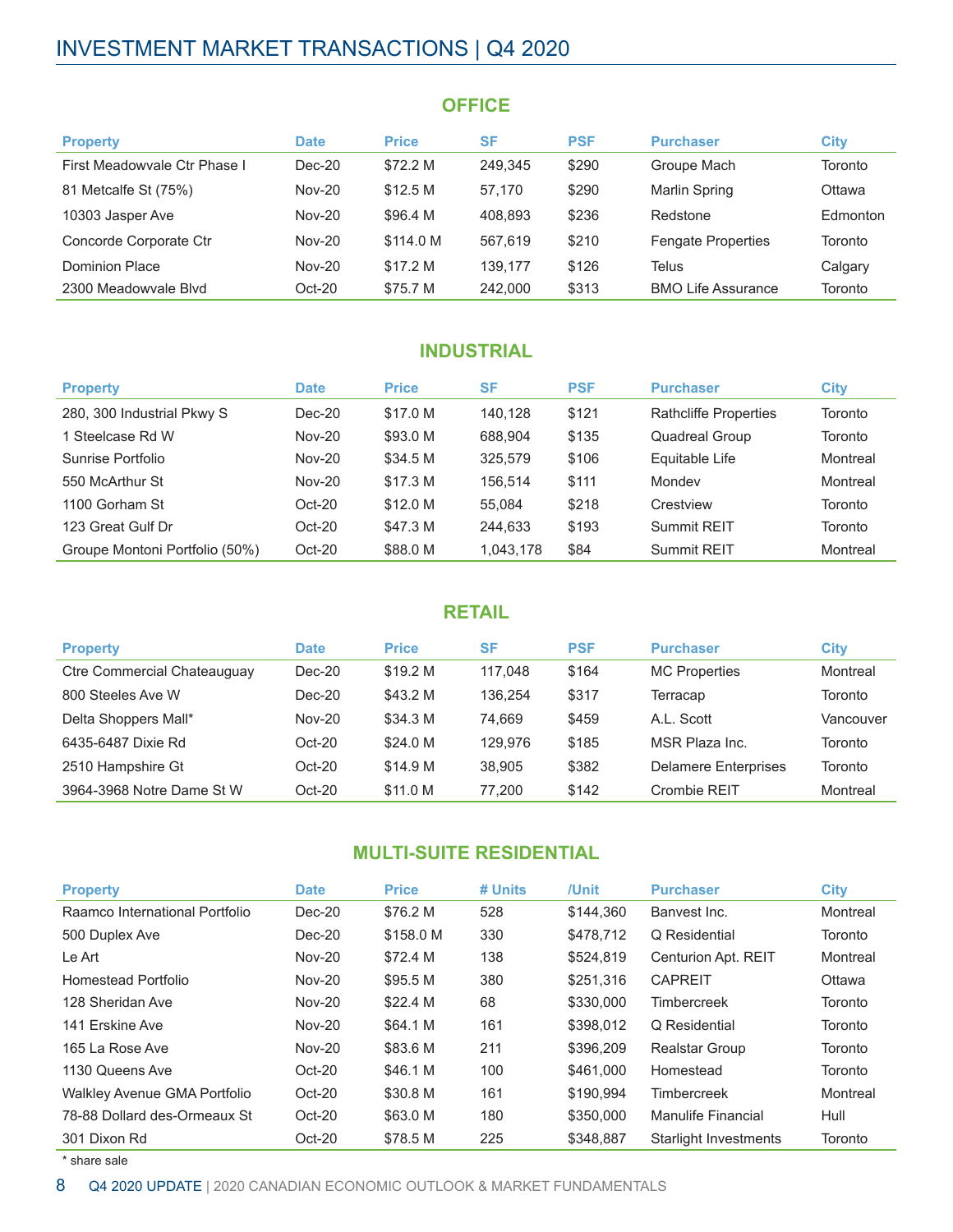# ACKNOWLEDGEMENTS & CITED RESEARCH RESOURCES

In the course of compiling the statistical information and commenting on real estate markets, national, regionally and across Canadian metropolitan areas, we acknowledge the assistance and feedback from the following parties in completing this report:

The Altus Group, Avison Young, Bank of Canada, Bank of Japan, BMO Economics, BMO Nesbitt Burns, British Bankers' Association, Brunsdon Martin & Associates, CBRE Econometric Advisors, CBRE Limited, CIBC World Markets, Canada Newswire, Canadian Mortgage and Housing Corporation (CMHC), Canadian Mortgage Loans Services Limited, The Canadian Real Estate Association (CREA), Colliers International, Conference Board of Canada, Cushman & Wakefield, Developers and Chains e-news, Economy.com, European Central Bank, The Federal Reserve Board, Frank Russell Canada (RCPI), The Globe and Mail, ICR Commercial Real Estate, International Council of Shopping Centres (ICSC), Insite-Altus Research, International Monetary Fund, The Johnson Report (Winnipeg), Jones Lang LaSalle, Monday Report on Retailers, MSCI, The Network, Ottawa Business Journal, PC Bond Analytics, PricewaterhouseCoopers, RBC Capital Markets, RBC Economics, RealNet Canada Inc., Rogers Media, Statistics Canada, Scotia Capital, TD Economics, Toronto Star, Torto Wheaton Research, Urban Land Institute, United States Department of the Treasury, York Communications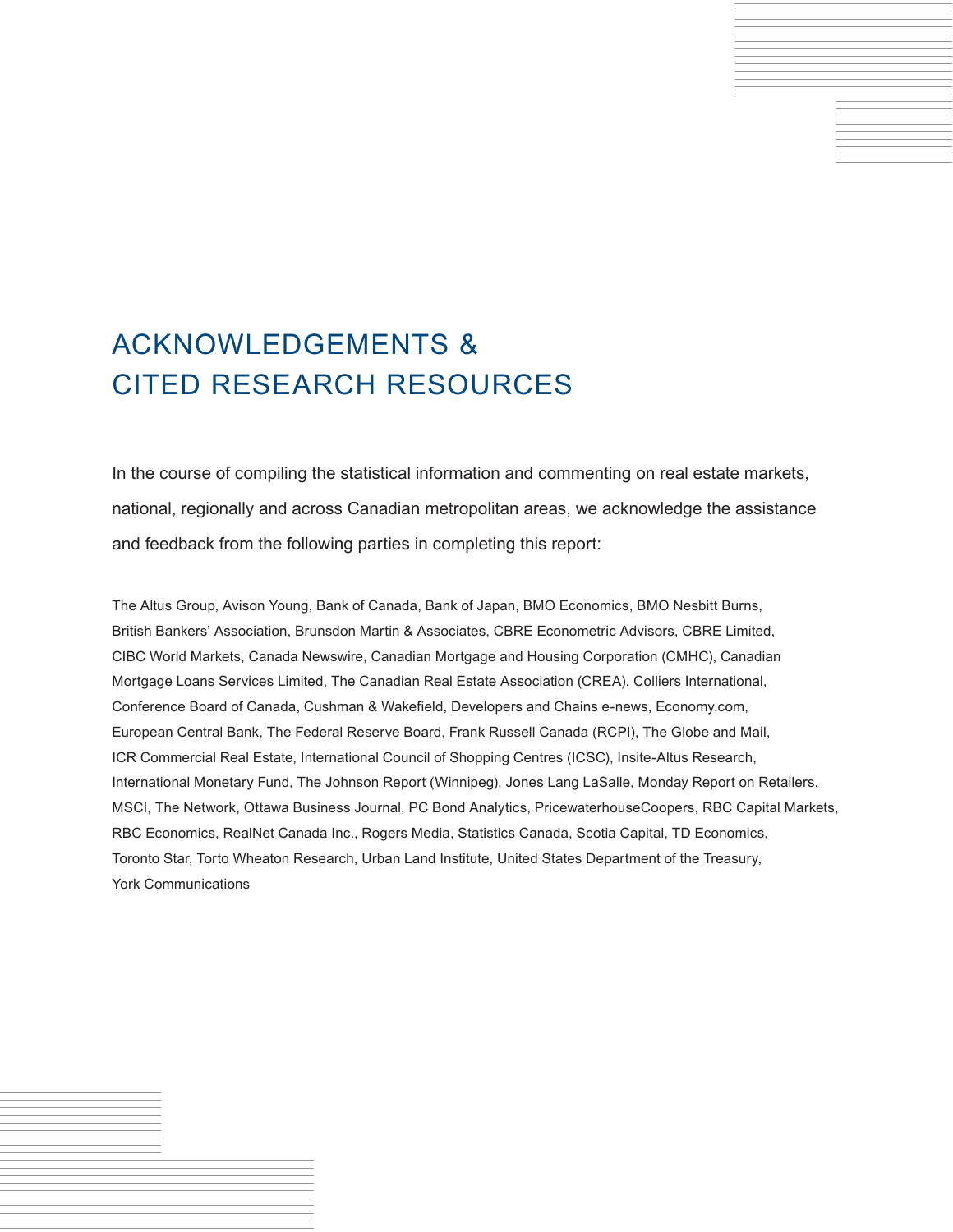# MORGUARD'S CORE STRENGTH IS REAL ESTATE OWNERSHIP, MANAGEMENT AND INVESTMENT.

With a strategic focus on high-quality assets and diversification, we realize the potential of real estate through consistent investment performance. Our primary business strategy is to generate stable and increasing cash flow and asset value by improving the performance of the real estate investment portfolio and by acquiring and developing real estate properties in sound economic markets.

We have developed a broad and efficient real estate platform in North America to manage our own real estate portfolio, as well as invest and manage real estate on behalf of institutional clients. Today, our owned and managed Real Estate Portfolio is valued at more than \$15 billion.

TO CONTACT US, VISIT MORGUARD.COM

# Real Estate Potential. Realized.

North America, Office, Industrial, Retail, Residential, Hotel

Investment Management, Asset Management, Property Management, Ownership

Performance, Growth, Governance, Risk Management, Sustainability, Community